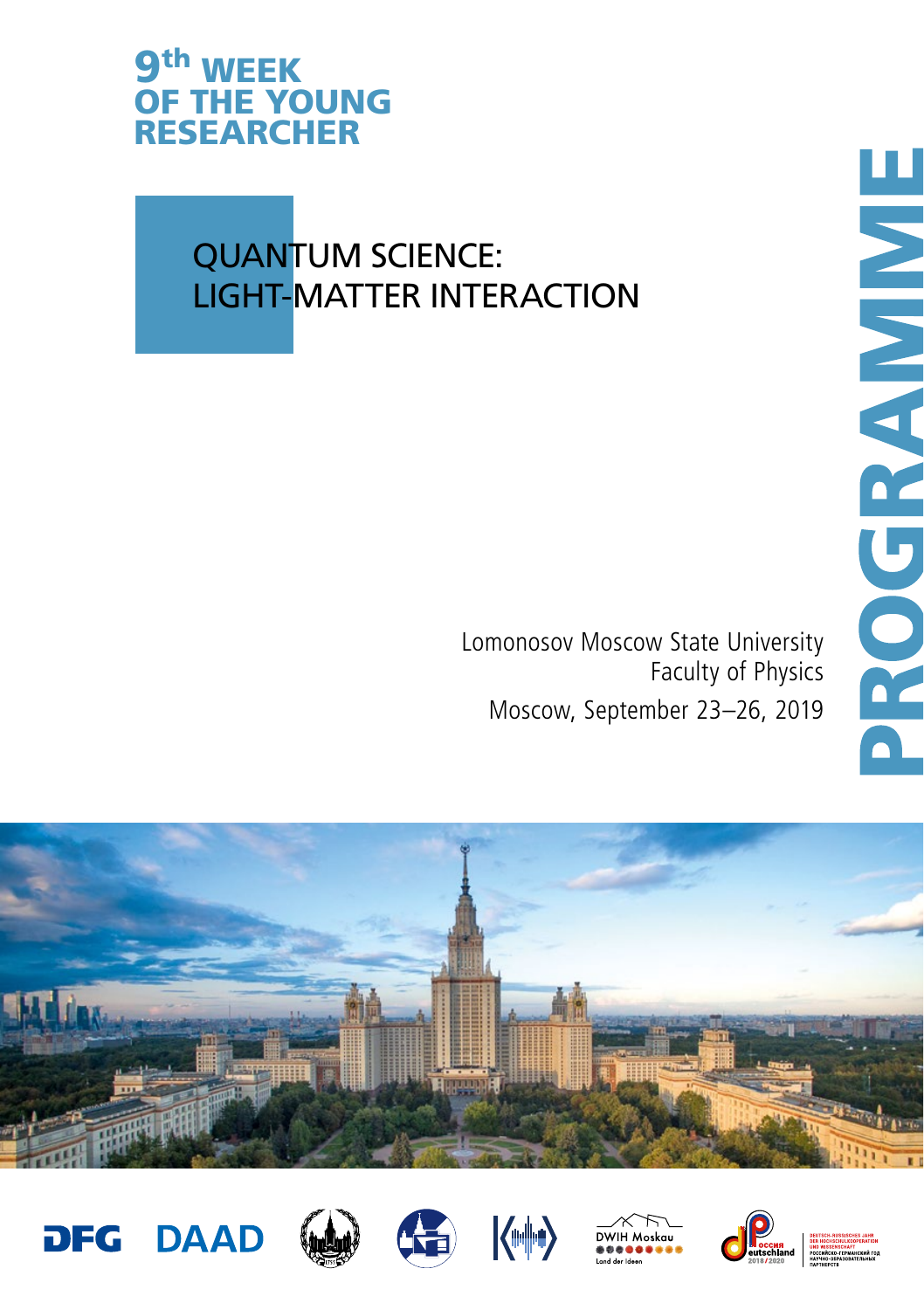

### **Conference Hotel**

Hotel Grafskiy – Moscow Moscow, Lva Tolstogo st. 23, bld 5 +7 499 669 57 27 www.grafskiyhotel.ru/en/

### **Conference Location**

Lomonosov Moscow State University (MSU) Faculty of Physics Moscow, Leninskie gory 1, bld 2

### **Funded by the Federal Foreign Office**

Federal Foreign Office

## WELCOME TO THE "9TH GERMAN-RUSSIAN WEEK OF THE YOUNG RESEARCHER"!

### Dear colleagues from Russia and Germany,

We are very delighted to welcome you to our Ninth Week of the Young Researcher! When we convened the "German-Russian Year of Science", in 2011, the idea was born to invite young researchers from both countries to come together to discuss current topics of mutual interest. Since then it has grown from strength to strength. The success of the first week in Kazan encouraged us to turn it into an annual event. The following years we met in Ekaterinburg (2012), Novosibirsk (2013), St. Petersburg (2014) and Moscow (2015–2017). The main goal of these meetings is to foster collaboration among young scientists and researchers who will be setting the agenda of scientific cooperation between Russia and Germany in the near future.

Research organizations and institutions of higher education of both our countries will be presenting their funding programmes and describing the platforms that they can offer to both Russian and German PhD students and Postdoctoral researchers. The overarching principle behind these presentations is to facilitate collaboration and to establish and broaden research networks. The week will illustrate how young and experienced scientists can work across borders with local authorities, associations and industry in order to develop new approaches to global challenges.

Experts and young scientists will discuss particular topics of interest for quantum science and technology including aspects form solid-state physics, optics, and photonics. Special emphasis will be given to the challenges of the interaction of light with nano-scale solid-state systems as one of the key problems in nano-electronics and the integration of quantum devices. The organizers strive for a good mix of participants at different career stages and different fields of expertise including solidstate physics, modern photonics, optics of metamaterials, and quantum optics.

We would like to express our deepest gratitude to the Faculty of Physics of Lomonosov Moscow State University for its academic hospitality and kind support. And, of course, we thank all of you, the participants, for your involvement and cooperation in this conference.



**Dr Andreas Hoeschen** German Academic Exchange Service Head of DAAD Office Moscow Director of DWIH Moscow

**Professor Dr Sergey Kulik** Lomonosov Moscow State University Faculty of Physics

**Dr Wilma Rethage** Deutsche Forschungsgemeinschaft Head of DFG Office Russia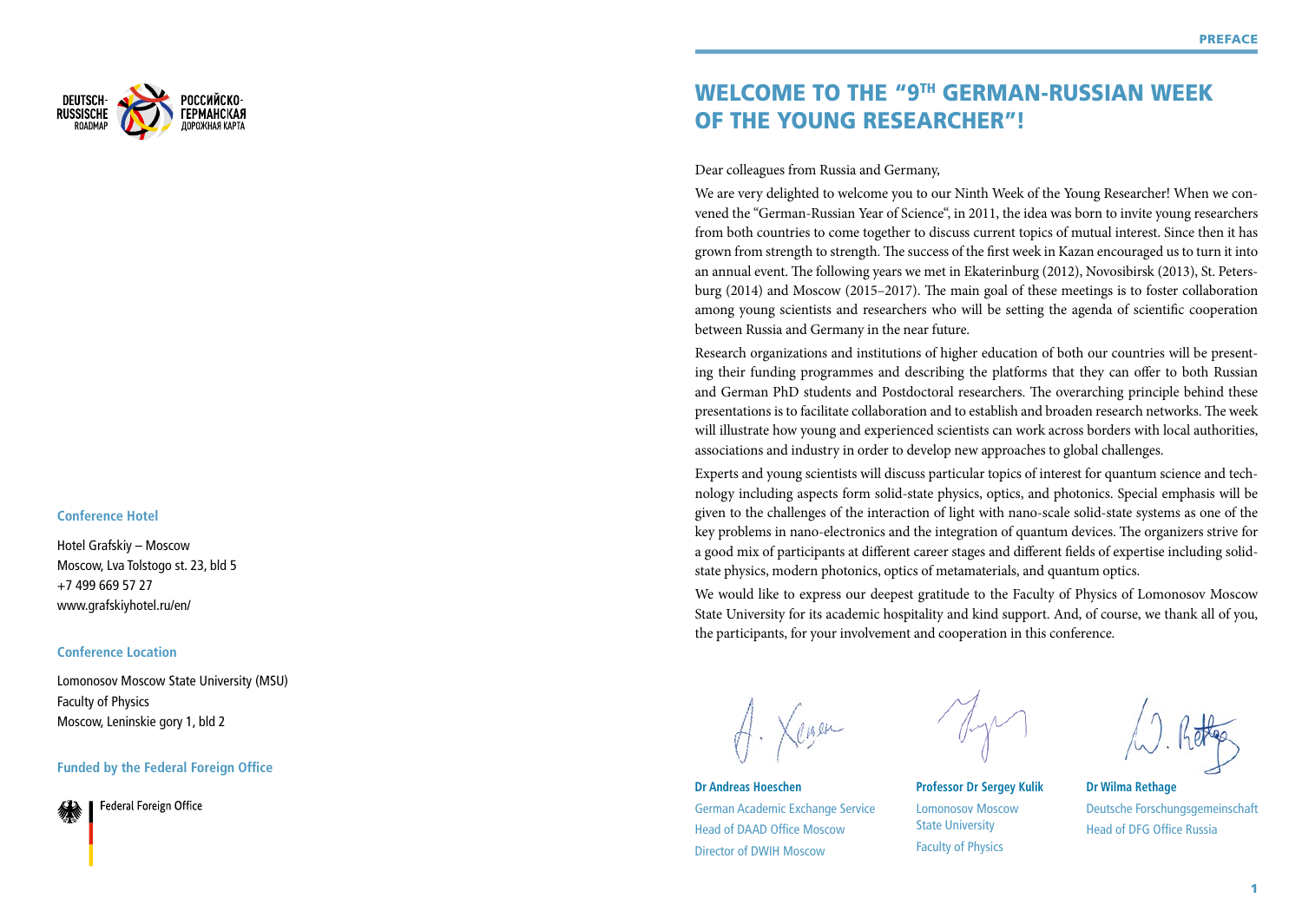# PROGRAMME

## September 23, Monday

Arrival of Participants, Transfer to the Hotel, Check-in

| 17:00 | Panel Discussion of Freie Universität Berlin<br>"Science Diplomacy through Representation?" (by invitation) |  |  |
|-------|-------------------------------------------------------------------------------------------------------------|--|--|
| 18:30 | Evening Reception by DWIH Moscow (by invitation)                                                            |  |  |
| 21:00 | Transfer to the Hotel                                                                                       |  |  |

## September 24, Tuesday

| 09:50                | Transfer from the Hotel to Lomonosov University (by bus) |  |  |
|----------------------|----------------------------------------------------------|--|--|
| 10:30<br>$2nd$ Floor | <b>Registration of Participants</b>                      |  |  |

| 11:00                          | <b>OFFICIAL OPENING OF THE WEEK</b>                                                                                                                                                  |
|--------------------------------|--------------------------------------------------------------------------------------------------------------------------------------------------------------------------------------|
| <b>Room</b><br>Severnaya       | with welcome addresses by<br>Professor Dr Victor Sadovnichy,<br>Rector of the Lomonosov Moscow State University (MSU)                                                                |
|                                | Beate Grzeski,<br>Deputy Head of Mission, German Embassy in Moscow                                                                                                                   |
|                                | Professor Dr Frank Allgöwer,<br>Professor, University of Stuttgart;<br>Vice-President of the German Research Foundation (DFG)                                                        |
|                                | Dr Michael Harms,<br>Director Communications of the German Academic Exchange Service (DAAD)                                                                                          |
| 11:45-13:15                    | <b>OPENING LECTURE</b>                                                                                                                                                               |
| Room Severnaya                 | Chair:<br>Professor Dr Sergey Kulik, Lomonosov Moscow State University                                                                                                               |
| 11:45                          | Dr Maria Chekhova,<br>Max Planck Institute for the Science of Light, Erlangen<br>"Generation of Entangled Photons without Momentum Conservation"                                     |
| 12:30                          | Professor Dr Andrey Fedyanin,<br><b>Lomonosov Moscow State University</b><br>"Nonlinear and Tunable All-Dielectric Metasurfaces"                                                     |
| 13:30<br>2 <sup>nd</sup> Floor | <b>Lunch Break</b>                                                                                                                                                                   |
| 14:30-17:30                    | <b>LECTURES: METAMATERIALS</b>                                                                                                                                                       |
| <b>Room 519</b>                | Chair:<br>Professor Dr Isabelle Staude, University of Jena<br>Professor Dr Evgeni Ilichev, Novosibirsk State Technical University;<br>Leibniz Institute of Photonic Technology, Jena |
| 14:30                          | Professor Dr Isabelle Staude,<br>University of Jena<br>"Light-Emitting Dielectric Metasurfaces"                                                                                      |
|                                |                                                                                                                                                                                      |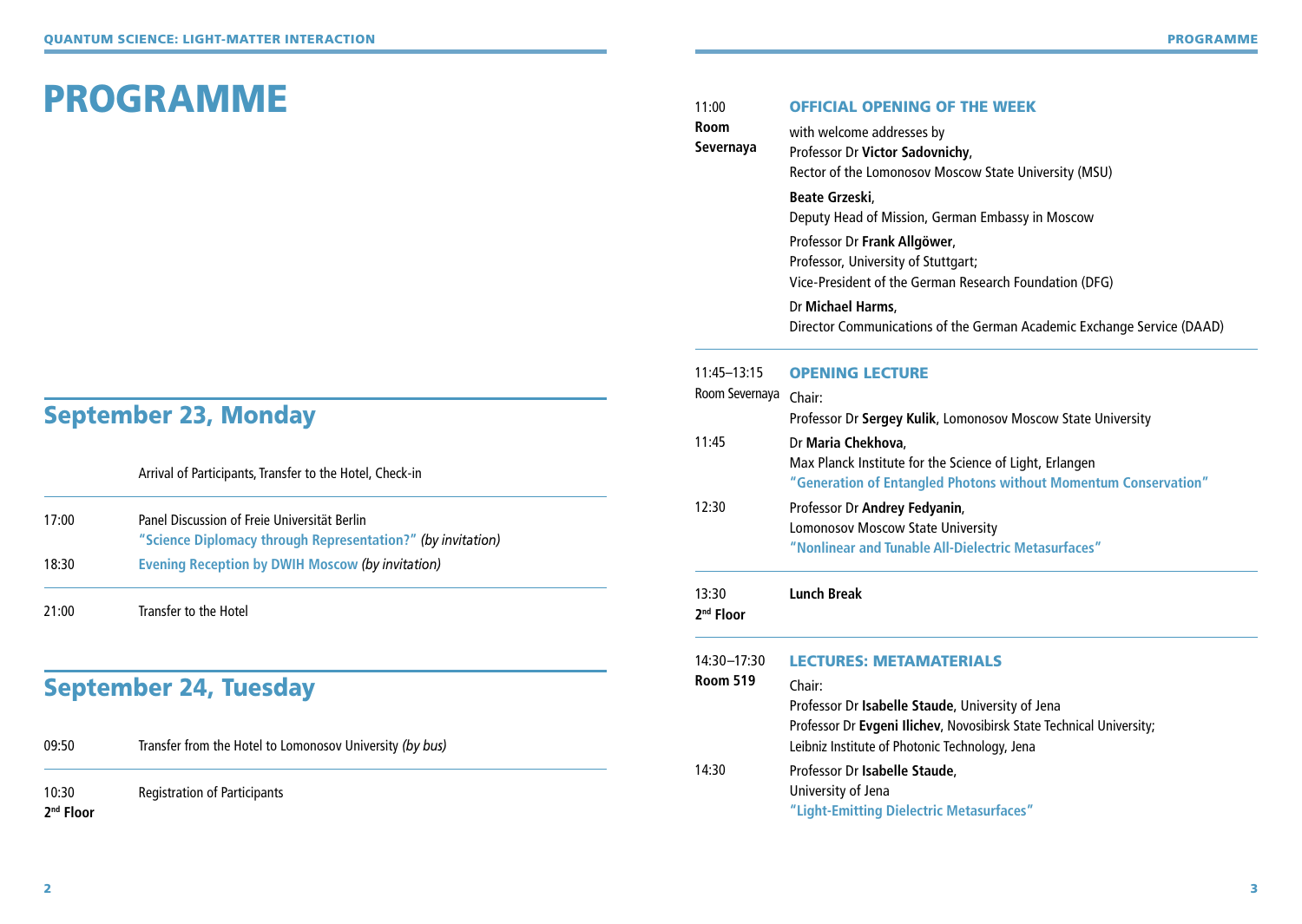| 15:00<br><b>Room 519</b>       | Ilya Fradkin,<br>Skolkovo Institute for Science and Technology<br>"Light Scattering by Lattices of Resonant Nanoparticles                                                                          | <b>Sep</b>                  |
|--------------------------------|----------------------------------------------------------------------------------------------------------------------------------------------------------------------------------------------------|-----------------------------|
| 15:15                          | in Dipole Approximation"<br>Anna Fedotova,<br>University of Jena<br>"Towards Spontaneous Parametric Down-Conversion in Lithium Niobate<br>Metasurfaces"                                            | 08:45<br>$09:30-$<br>Room 5 |
| 15:30                          | Dr Michael Stefszky,<br><b>University of Paderborn</b><br>"Optical Squeezing from Lithium Niobate Waveguide Resonators"                                                                            | 09:30                       |
| 15:45                          | Dr Maria Kroychuk,<br><b>Lomonosov Moscow State University</b><br>"Nonlinear Optical Effects in Isolated Oligomers of Mie-Resonant<br><b>Nanoparticles Excited by Gaussian and Vector Beams"</b>   | 10:00                       |
| 16:00<br><b>Room 518</b>       | <b>Coffee Break</b>                                                                                                                                                                                | $10:30-$<br>Room 5          |
| 16:30-17:30<br><b>Room 519</b> | <b>Quantum Technologies: Reality and Prospective</b><br>Professor Dr Sergey Kulik, Lomonosov Moscow State University<br>Dr Maria Chekhova, Max Planck Institute for the Science of Light, Erlangen | 10:30                       |
| 17:30                          | <b>Conference Group Photo</b>                                                                                                                                                                      |                             |
| 17:40-18:40                    | <b>Visit to the Quantum Technology Centre</b><br>of Lomonosov Moscow State University (by foot)<br>Professor Dr Sergey Kulik, Lomonosov Moscow State University                                    | 10:45                       |
| 18:40                          | Transfer / Stopover at the Hotel                                                                                                                                                                   | 11:00                       |
| 19:30-22:30                    | Social Programme (Boat Tour and Dinner - by invitation)                                                                                                                                            | 11:15                       |
| 22:30                          | Transfer to the Hotel                                                                                                                                                                              |                             |

## **Intember 25, Wednesday**

| 08:45                          | Transfer from the Hotel to Lomonosov University (by bus)                                                                                                                |
|--------------------------------|-------------------------------------------------------------------------------------------------------------------------------------------------------------------------|
| 09:30-10:30<br><b>Room 519</b> | <b>LECTURES: SEMICONDUCTOR NANOSTRUCTURES</b><br>Chair:                                                                                                                 |
|                                | Professor Dr Sergey Kulik, Lomonosov Moscow State University                                                                                                            |
| 09:30                          | Professor Dr Dieter Weiss,<br>University of Regensburg<br>"HgTe Nanowires as Platform to Search for Majorana States"                                                    |
| 10:00                          | Professor Dr Vladimir Gavrilenko,                                                                                                                                       |
|                                | Institute for Physics of Microstructures of the RAS, Nizhny Novgorod<br>"Far and Mid IR Stimulated Emission in HgCdTe Quantum Well<br>Heterostructures"                 |
| 10:30-11:30                    | <b>Short Lectures of Young Researchers</b>                                                                                                                              |
| <b>Room 519</b>                | Chair:                                                                                                                                                                  |
|                                | Professor Dr Dieter Weiss, University of Regensburg<br>Professor Dr Vladimir Gavrilenko, Institute for Physics of Microstructures,<br>Nizhny Novgorod                   |
| 10:30                          | Dr Mikhail Durnev,                                                                                                                                                      |
|                                | Ioffe Physical-Technical Institute, St. Petersburg<br>"Photoinduced Edge Current in Systems with Two-Dimensional Electron Gas"                                          |
| 10:45                          | Aleksey Kazakov,<br><b>Lomonosov Moscow State University</b><br>"Photoinduced Nonlocal Electron Transport in HgCdTe Solid Solutions<br>with Inverted Energy Band Order" |
| 11:00                          | Lukas Maczewsky,                                                                                                                                                        |
|                                | University of Rostock                                                                                                                                                   |
|                                | "Realization of Photonic Anomalous Floquet Topological Insulator"                                                                                                       |
| 11:15                          | Jonas Zipfel,                                                                                                                                                           |
|                                | University of Regensburg<br>"Exciton Propagation in Monolayer Semiconductors"                                                                                           |
|                                |                                                                                                                                                                         |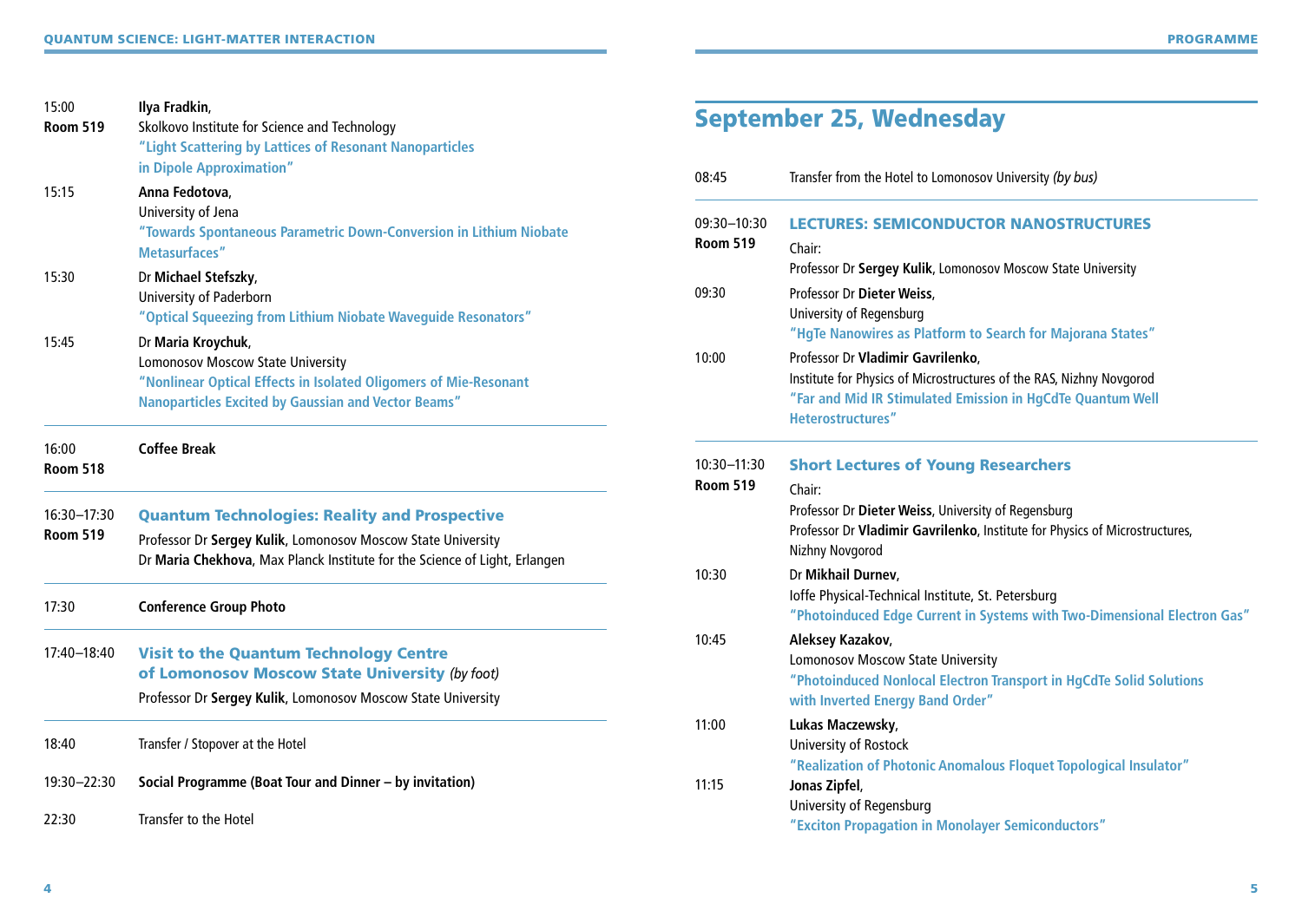| 11:30                          | <b>Coffee Break</b>                                                                                                                                | 14:30-15:30                    | <b>DISCUSSION ROUNDS</b>                                                                                   |
|--------------------------------|----------------------------------------------------------------------------------------------------------------------------------------------------|--------------------------------|------------------------------------------------------------------------------------------------------------|
| <b>Room 518</b>                |                                                                                                                                                    | 14:30-15:00                    | <b>Progress towards Microwa</b>                                                                            |
| 12:00-12:30<br><b>Room 519</b> | <b>LECTURES: PHOTONICS</b><br>Chair:                                                                                                               | <b>Room 519</b>                | Chair:<br>Professor Dr Evgeni Ilichev, I<br>Leibniz Institute of Photonic T                                |
|                                | Dr Cosima Schuster, DFG Bonn                                                                                                                       | 14:30-15:00                    | <b>Spintronics</b>                                                                                         |
|                                | Professor Dr Aleksey Kalachev,<br>Kazan Physical-Technical Institute                                                                               | <b>Room 518</b>                | Chair:<br>Professor Dr Dieter Weiss, Ur                                                                    |
|                                | "Single Photons from Photonic Molecules"                                                                                                           | 15:00-15:30<br><b>Room 519</b> | <b>Light-Matter Interaction in</b><br>Chair:                                                               |
| 12:30-13:30                    | <b>Short Lectures of Young Researchers</b>                                                                                                         |                                | Professor Dr Isabelle Staude                                                                               |
| <b>Room 519</b>                | Chair:<br>Professor Dr Dieter Weiss, University of Regensburg<br>Professor Dr Aleksey Kalachev, Kazan Physical-Technical Institute                 | 15:00-15:30<br><b>Room 518</b> | <b>Quantum Memory</b><br>Chair:<br>Professor Dr Aleksey Kalach                                             |
| 12:30                          | Dr Aleksandra Galeeva,<br><b>Lomonosov Moscow State University</b><br>"Terahertz Probing of Electron States in 3D Topological Insulator Materials" | 16:10-16:40<br><b>Room 518</b> | <b>Short Lectures of You</b><br>Chair:                                                                     |
| 12:45                          | <b>Markus Plankl,</b><br>University of Regensburg<br>"Tracing Light-Matter Coupling on the Nanometer Length-<br>and the Femtosecond Timescale"     | 16:10                          | Professor Dr Aleksey Kalach<br>Nikolai Skryabin,<br>Lomonosov Moscow State Un<br>"Femtosecond Laser Writin |
| 13:00                          | Dr Assegid Flatae,<br>University of Siegen<br>"Plasmon-Assisted Ultrafast Photodynamics in Quantum Dots"                                           | 16:25                          | <b>Dmitry Akatyev,</b><br>Kazan Physical-Technical Insti<br>"Generation of Time-Bin Q                      |
| 13:15                          | <b>Florian Sledz,</b><br>University of Siegen                                                                                                      |                                | <b>Down-Conversion"</b>                                                                                    |
|                                | "Optical Studies of SiV Color Centers in Phosphorous-Doped Diamond"                                                                                | 16:40<br><b>Room 519</b>       | <b>Presentations of the Suppo</b><br>of the DWIH (Deutsches Wis<br>German Centre for Research              |
| 13:30                          | <b>Lunch Break</b>                                                                                                                                 |                                |                                                                                                            |

**Canteen**

| 14:30-15:00<br><b>Room 519</b> | <b>Progress towards Microwave Quantum Engineering</b><br>Chair:<br>Professor Dr Evgeni Ilichev, Novosibirsk State Technical University;<br>Leibniz Institute of Photonic Technology, Jena                          |  |  |
|--------------------------------|--------------------------------------------------------------------------------------------------------------------------------------------------------------------------------------------------------------------|--|--|
| 14:30-15:00<br><b>Room 518</b> | <b>Spintronics</b><br>Chair:<br>Professor Dr Dieter Weiss, University of Regensburg                                                                                                                                |  |  |
| 15:00-15:30<br><b>Room 519</b> | <b>Light-Matter Interaction in Nanostructures</b><br>Chair:<br>Professor Dr Isabelle Staude, University of Jena                                                                                                    |  |  |
| 15:00-15:30<br><b>Room 518</b> | <b>Quantum Memory</b><br>Chair:<br>Professor Dr Aleksey Kalachev, Kazan Physical-Technical Institute                                                                                                               |  |  |
| 16:10-16:40<br><b>Room 518</b> | <b>Short Lectures of Young Researches</b><br>Chair:<br>Professor Dr Aleksey Kalachev, Kazan Physical-Technical Institute                                                                                           |  |  |
| 16:10                          | Nikolai Skryabin,<br>Lomonosov Moscow State University<br>"Femtosecond Laser Writing Technology for Intergrated Quantum Photonics"                                                                                 |  |  |
| 16:25                          | <b>Dmitry Akatyev,</b><br>Kazan Physical-Technical Institute<br>"Generation of Time-Bin Qudit Based on Spontaneous Parametric<br><b>Down-Conversion"</b>                                                           |  |  |
| 16:40<br><b>Room 519</b>       | <b>Presentations of the Supporting Organisations</b><br>of the DWIH (Deutsches Wissenschafts- und Innovationshaus /<br>German Centre for Research and Innovation, DWIH Moscow)<br>Dr Andreas Hoeschen, DWIH Moscow |  |  |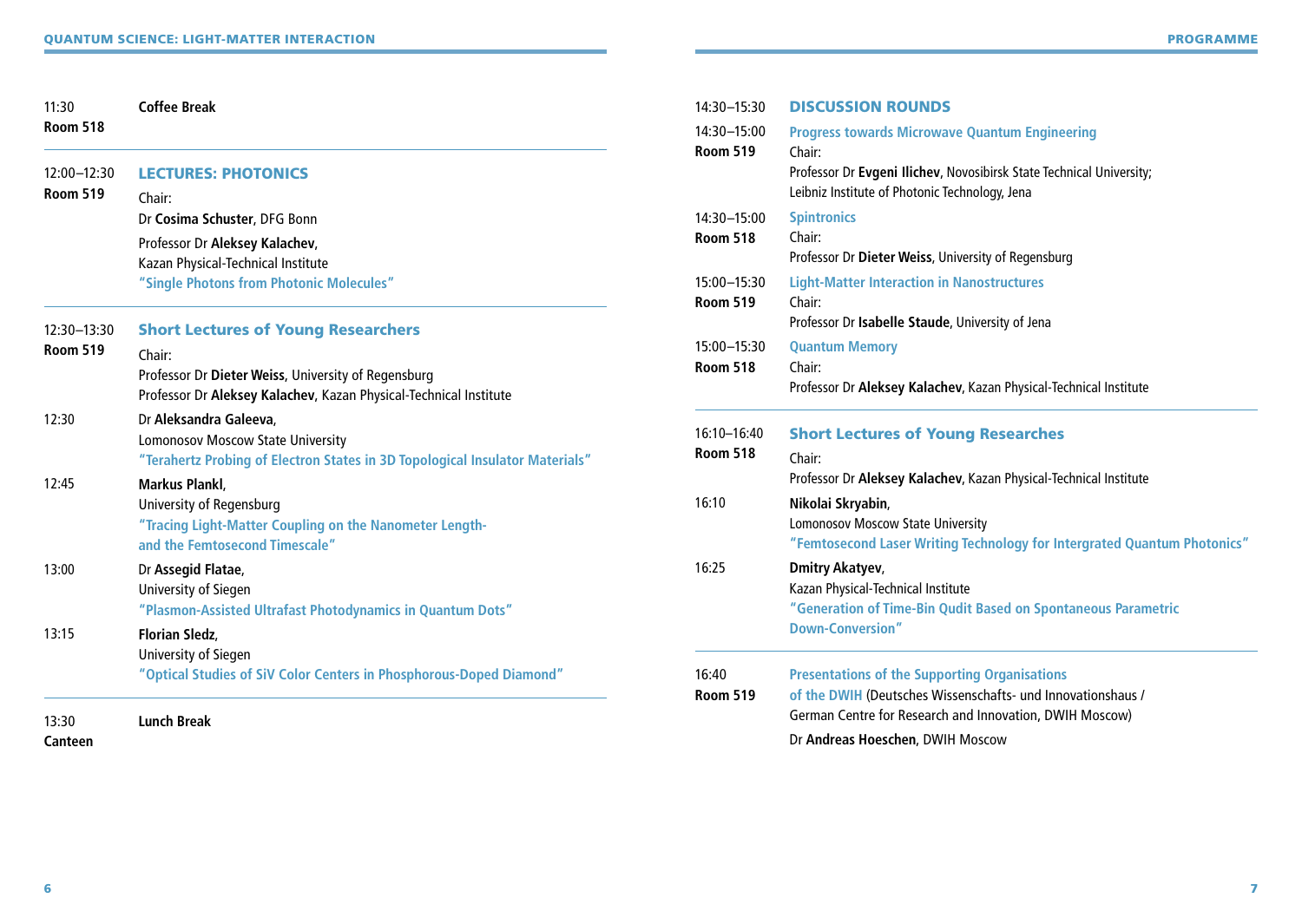#### 17:10–18:00 Coffee Break and Science Café

| <b>Room 518</b> | Presentation of the Funding Programmes of German and Russian Funding<br>and Research Organisations: |  |  |
|-----------------|-----------------------------------------------------------------------------------------------------|--|--|
|                 | German Research Foundation (DFG)                                                                    |  |  |
|                 | German Academic Exchange Service (DAAD)                                                             |  |  |
|                 | German Russian Chamber of Commerce (AHK)                                                            |  |  |
|                 | Freie Universität Berlin (FU Berlin)                                                                |  |  |
|                 | The Helmholtz Association                                                                           |  |  |
|                 | Representative Office of Ministry of Culture and Science of the German State                        |  |  |
|                 | of North Rhine-Westphalia and of NRW.INVEST                                                         |  |  |
|                 | Representative Office of the State Thuringia                                                        |  |  |
|                 | Fraunhofer-Gesellschaft                                                                             |  |  |
|                 | Representative Office of the State Lower Saxony                                                     |  |  |
|                 | Alexander von Humboldt Foundation                                                                   |  |  |
|                 | University Alliance Ruhr (UA Ruhr)                                                                  |  |  |
|                 | Centre of Quantum Technologies                                                                      |  |  |
|                 | <b>Russian Science Foundation (RSF)</b>                                                             |  |  |
|                 | <b>Russian Foundation for Basic Research (RFBR)</b>                                                 |  |  |

18:00 Transfer to the Hotel

# September 26, Thursday

| 08:45                    | Transfer from the Hotel to Lomonosov University (by bus)                               |
|--------------------------|----------------------------------------------------------------------------------------|
| 09:15                    | <b>Posters Mounting</b>                                                                |
| 09:30-10:30              | <b>LECTURES: PHOTONICS</b>                                                             |
| <b>Room 519</b>          | Chair:                                                                                 |
|                          | Professor Dr Nicolas Joly, University of Erlangen-Nürnberg                             |
| 09:30                    | Professor Dr Mario Agio,                                                               |
|                          | University of Siegen                                                                   |
|                          | "Ultrafast Coupling of Light with Quantum Emitters"                                    |
| 10:00                    | Professor Dr Evgeni Ilichev,                                                           |
|                          | Novosibirsk State Technical University; Leibniz Institute of Photonic Technology, Jena |
|                          | "Quantum Metamaterials Composed of Superconducting Flux Qubits"                        |
| 10:30<br><b>Room 518</b> | <b>Coffee Break</b>                                                                    |
| 10:30-12:30              | <b>Market Place / Posters for further discussions</b>                                  |
| <b>Room 518</b>          | Chair:                                                                                 |
|                          | Professor Dr Mario Agio, University of Siegen                                          |
|                          | <b>Maksim Rakhlin,</b>                                                                 |
|                          | Ioffe Physical-Technical Institute, St. Petersburg                                     |
|                          | "Single-Photon Sources at 200 K Based on a CdSe Quantum Dot                            |
|                          | in a Photonic Nanowire"                                                                |
|                          | Dr Aleksandra Gartman,                                                                 |
|                          | <b>Lomonosov Moscow State University</b>                                               |
|                          | "Optical Metasurfaces and Integral Photonic Structures for Control                     |
|                          | of Nonclassical Light on Subwave-Scale"                                                |
|                          |                                                                                        |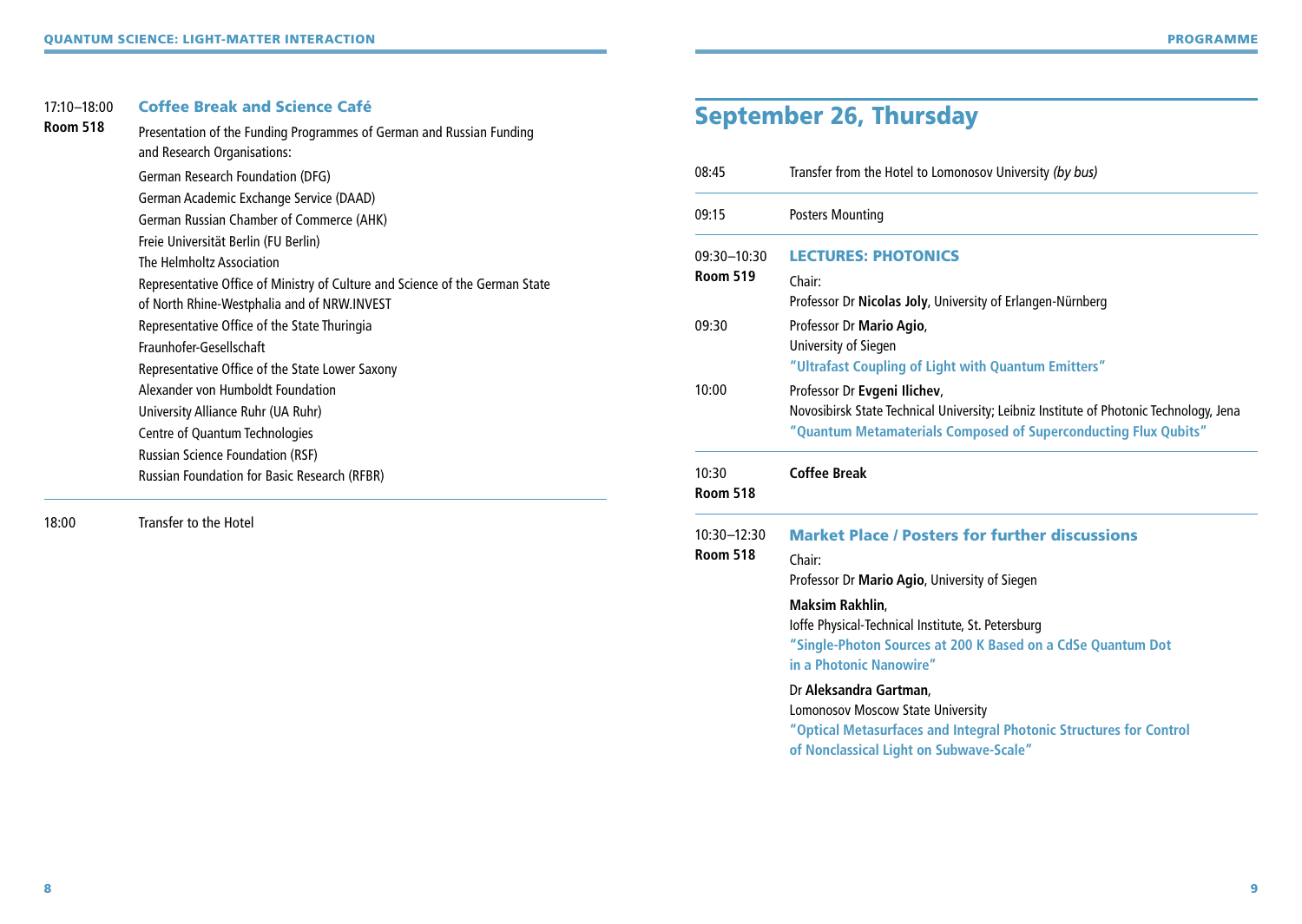|                 | <b>Susanne Candussio,</b><br>University of Regensburg<br>"Terahertz Radiation Induced Edge Currents in Graphene<br>in the Quantum Hall Regime"           | 13:00-13:30                    | <b>Short Lectures of Young Researches</b><br>Chair:<br>Professor Dr Evgeni Ilichev, Novosibirsk State Technical University;<br>University of Jena                            |
|-----------------|----------------------------------------------------------------------------------------------------------------------------------------------------------|--------------------------------|------------------------------------------------------------------------------------------------------------------------------------------------------------------------------|
|                 | Aleksandr Vaskin,<br>University of Jena<br>"Manipulation of Quantum Dots Photoluminescence with Resonant<br><b>Dielectric Nanostructures"</b>            | 13:00                          | Sergey Samoylenko,<br><b>Lomonosov Moscow State University</b><br>"Evaluation of the Possibility of Dynamic Phase Holograms Usage<br>for Single Atom Arrays Reconfiguration" |
|                 | Alessandro Ferreri,<br>University of Paderborn<br>"Multimode Four-Photon Hong-Ou-Mandel Interference"                                                    | 13:15                          | Max Ehrhard,<br>University of Rostock<br>"Realizing 3D Random Walks of Correlated Photon Pairs"                                                                              |
|                 | Gregor Oelsner,<br>Leibniz Institute of Photonic Technology, Jena<br>"Optically Pumped Magnetometers - Quantum Sensors for a Variety<br>of Applications" | 13:30<br><b>Canteen</b>        | <b>Lunch Break</b>                                                                                                                                                           |
| 12:30           | And All Young Researchers with Presentations<br><b>Funding Opportunities for Early Career Researchers</b>                                                | 14:30-17:00<br><b>Room 519</b> | <b>LECTURES: QUANTUM OPTICS</b><br>Chair:<br>Dr Cosima Schuster, DFG, Bonn                                                                                                   |
| <b>Room 519</b> | Chair:<br>Dr Cosima Schuster, DFG Bonn<br>Dr Astrid Evers, DFG, Bonn                                                                                     | 14:30                          | Professor Dr Nicolas Joly,<br>University of Erlangen-Nürnberg<br>"Racing to Triplet States. The Fibres Are under Pressure"                                                   |
|                 | Nadezhda Krasikova, DAAD, Moscow                                                                                                                         | 15:00                          | Professor Dr Sergey Kulik,<br><b>Lomonosov Moscow State University</b><br>"Quantum Computation Based on Photonic Chips and Trapped Neutral Atoms"                            |
|                 |                                                                                                                                                          | 15:30                          | Coffee Break                                                                                                                                                                 |

**Room 518**